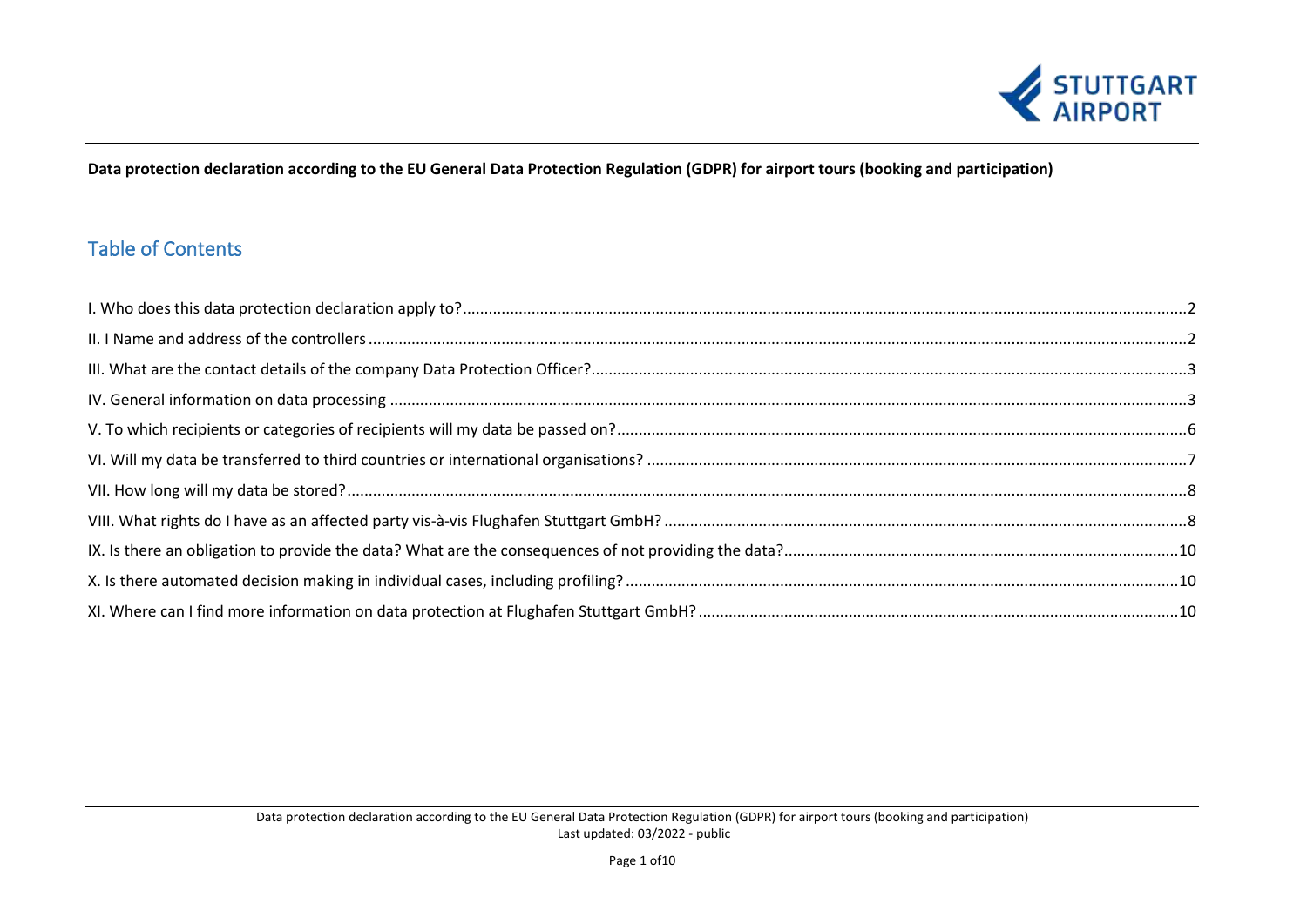

## **Data protection declaration according to the EU General Data Protection Regulation (GDPR) for airport tours (booking and participation)**

### <span id="page-1-0"></span>I. Who does this data protection declaration apply to?

The following privacy policy applies to all natural persons who book and/or participate in a tour at Stuttgart Airport.

Natural persons who participate in a tour at Stuttgart Airport may also be subject to various other processing activities. For these processing activities, separate data protection declarations apply, such as the data protection declarations for natural persons on the premises of Stuttgart Airport campus as visitors. For further information about these processing activities, please refer to the separate data protection declarations at: [www.flughafen-stuttgart.de/Datenschutz.](http://www.flughafen-stuttgart.de/Datenschutz)

For persons visiting the Stuttgart Airport campus, the following separate data protection declarations apply in particular:

[Privacy Policy for Passengers and Visitors](https://www.flughafen-stuttgart.de/media/306543/dse_fluggaeste_besucher.pdf) [Privacy Policy for Video Surveillance](https://www.flughafen-stuttgart.de/media/307380/dse_videoueberwachung.pdf) [Privacy Policy for the Registration of Visitors and Accompanying Persons in the Security Area](https://www.flughafen-stuttgart.de/media/307139/dse_besucher_sicherheitsbereich.pdf)

## <span id="page-1-1"></span>II. I Name and address of the controllers

Flughafen Stuttgart GmbH Flughafenstrasse 32 70629 Stuttgart Germany

PO Box 23 04 61 70624 Stuttgart Germany

Telephone: +49 711 948-0 Fax: +49 711 948-2241 Email: [info@stuttgart-airport.com](mailto:info@stuttgart-airport.com)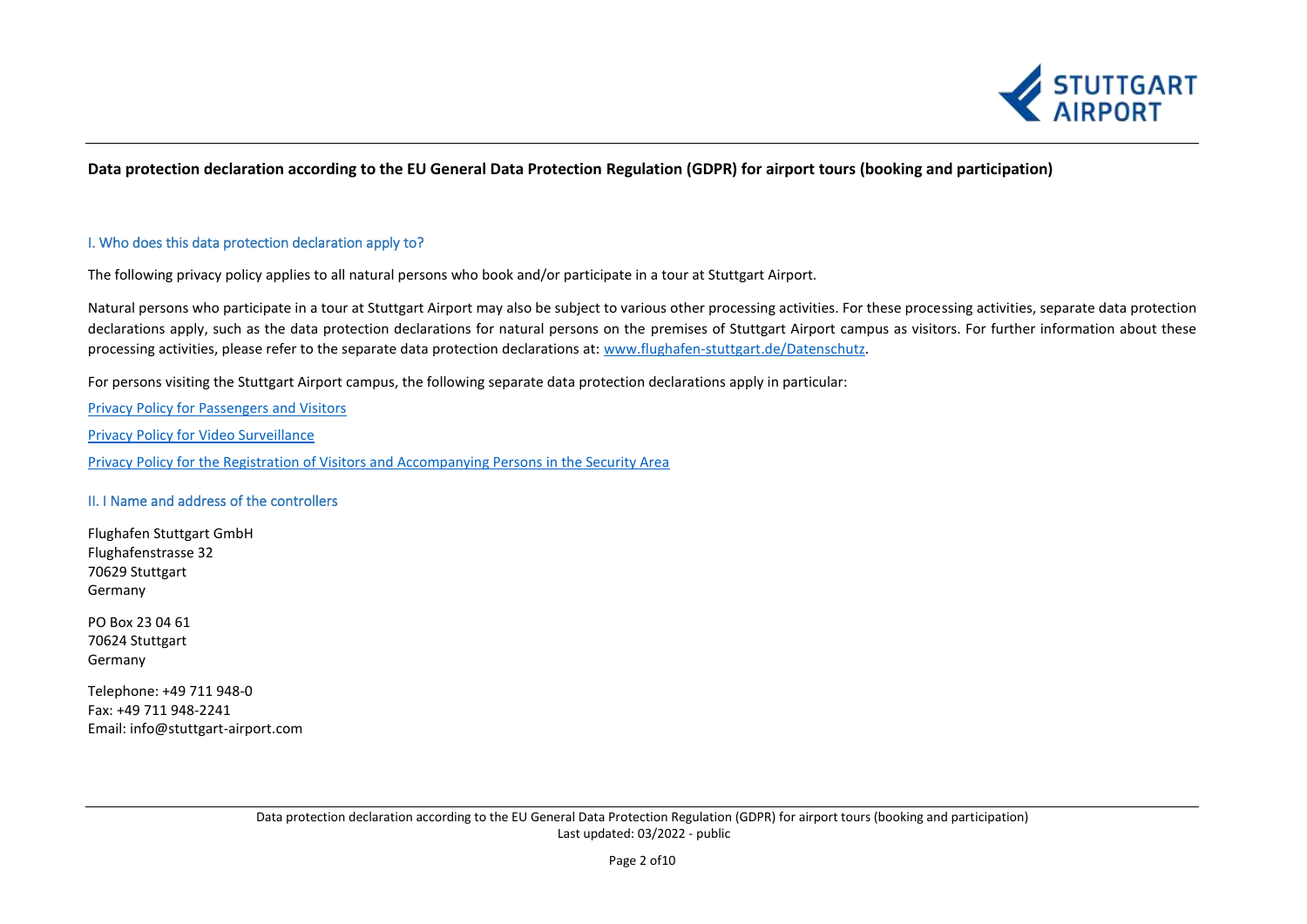

## **Legal representatives:**

represented by the management: Walter Schoefer (Spokesman) Ulrich Heppe

## <span id="page-2-0"></span>III. What are the contact details of the company Data Protection Officer?

You can contact Flughafen Stuttgart GmbH's Data Protection Officer either by post or via email.

**By post:** Flughafen Stuttgart GmbH Data Protection Officer Flughafenstrasse 32 70629 Stuttgart Germany

**By email:** DSB@stuttgart-airport.com

## <span id="page-2-1"></span>IV. General information on data processing

We process personal data ("**data**") in accordance with the applicable data protection laws, in particular the General Data Protection Regulation (GDPR) and the Federal Data Protection Act (BDSG). Processing includes the activities described in Article 4 (2) GDPR, in particular the collection, recording, storage, disclosure and transmission of data.

## **1. Where do my data originate from?**

If you have booked a tour at Stuttgart Airport, we process data that we have received from you.

If you take part in a tour at Stuttgart Airport without having booked it yourself, we may process data that we have received from the person or company that booked the tour.

**2. What personal data or categories of personal data are processed and on what legal basis?**

#### **a. Booking as a private individual**

If you book a tour at Stuttgart Airport **as a private individual**, the following processing may take place in particular:

Data protection declaration according to the EU General Data Protection Regulation (GDPR) for airport tours (booking and participation) Last updated: 03/2022 - public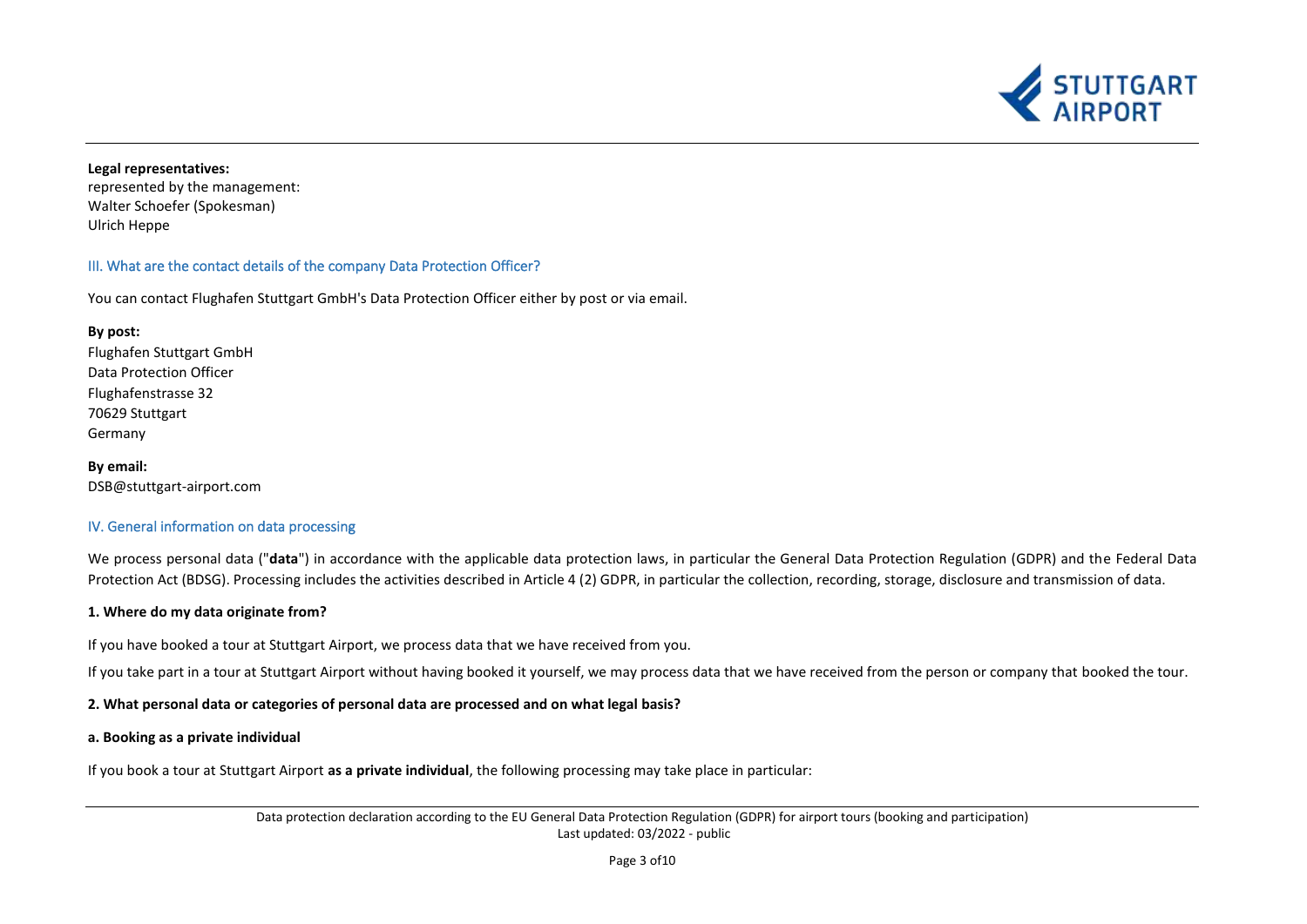

| Processing and purpose of the processing                                                                                                                                                                                                               | Personal data                                                                                                                                                                                                                                                                       | Legal basis/bases   |
|--------------------------------------------------------------------------------------------------------------------------------------------------------------------------------------------------------------------------------------------------------|-------------------------------------------------------------------------------------------------------------------------------------------------------------------------------------------------------------------------------------------------------------------------------------|---------------------|
| Handling the tours<br>(e.g. to determine the price (group type),<br>to clarify queries, to send the booking<br>confirmation (usually by email), to provide<br>a contact person for the tour<br>(forename/surname), to prepare and send<br>the invoice) | Master data and contact details of the person<br>booking (title, forename and surname,<br>address (street, house number, postcode,<br>town, country), email address, telephone<br>number),<br>Details of the tour booked (in particular the<br>date and chosen topic for the tour). | Article 6 (1b) GDPR |

## **b. Booking as a business/company/organisation**

If you book a tour at Stuttgart Airport **as a business/company/organisation**, the following processing may take place in particular:

| Processing and purpose of the processing                                                                                                                                                                                                                        | Personal data                                                                                                                                                                                                                                                                                                                                                                                                                                                                                                                                        | Legal basis/bases                                                                                                                                                                                                                                                                                                  | Our legitimate interest within<br>the meaning of Article 6 (1f)<br><b>GDPR</b>                                                                                                                                               |
|-----------------------------------------------------------------------------------------------------------------------------------------------------------------------------------------------------------------------------------------------------------------|------------------------------------------------------------------------------------------------------------------------------------------------------------------------------------------------------------------------------------------------------------------------------------------------------------------------------------------------------------------------------------------------------------------------------------------------------------------------------------------------------------------------------------------------------|--------------------------------------------------------------------------------------------------------------------------------------------------------------------------------------------------------------------------------------------------------------------------------------------------------------------|------------------------------------------------------------------------------------------------------------------------------------------------------------------------------------------------------------------------------|
| <b>Handling the tours</b><br>(e.g. to determine the price (group type),<br>to clarify queries, to send the booking<br>confirmation (usually by email), to provide<br>a contact person for the tour (first<br>name/surname), to prepare and send the<br>invoice) | Master data and contact details of the person<br>booking (title, forename and surname, email<br>address, telephone number),<br>Business/company/organisation/name of the<br>institution to which the person making the<br>booking belongs, department/group name;<br>address (street, house number, postcode,<br>town, country),<br>VAT ID number, if applicable,<br>Details of the tours (in particular the date,<br>chosen topic for the tour, number of persons<br>and type of group (e.g. nursery or school<br>class, company, private person)). | Article 6 (1b) GDPR, if you (as the person<br>booking) are/become a contractual<br>partner of Flughafen Stuttgart GmbH,<br>Article 6 (1f) GDPR, if you (as the person<br>booking) are not yourself/do not become<br>a contractual partner of Flughafen<br>Stuttgart GmbH (e.g. a person booking for<br>a company). | Interest in contract<br>implementation: Processing of<br>personal data originating from<br>the sphere of the contractual<br>partner and which are required<br>for the implementation of the<br>contract for an airport tour. |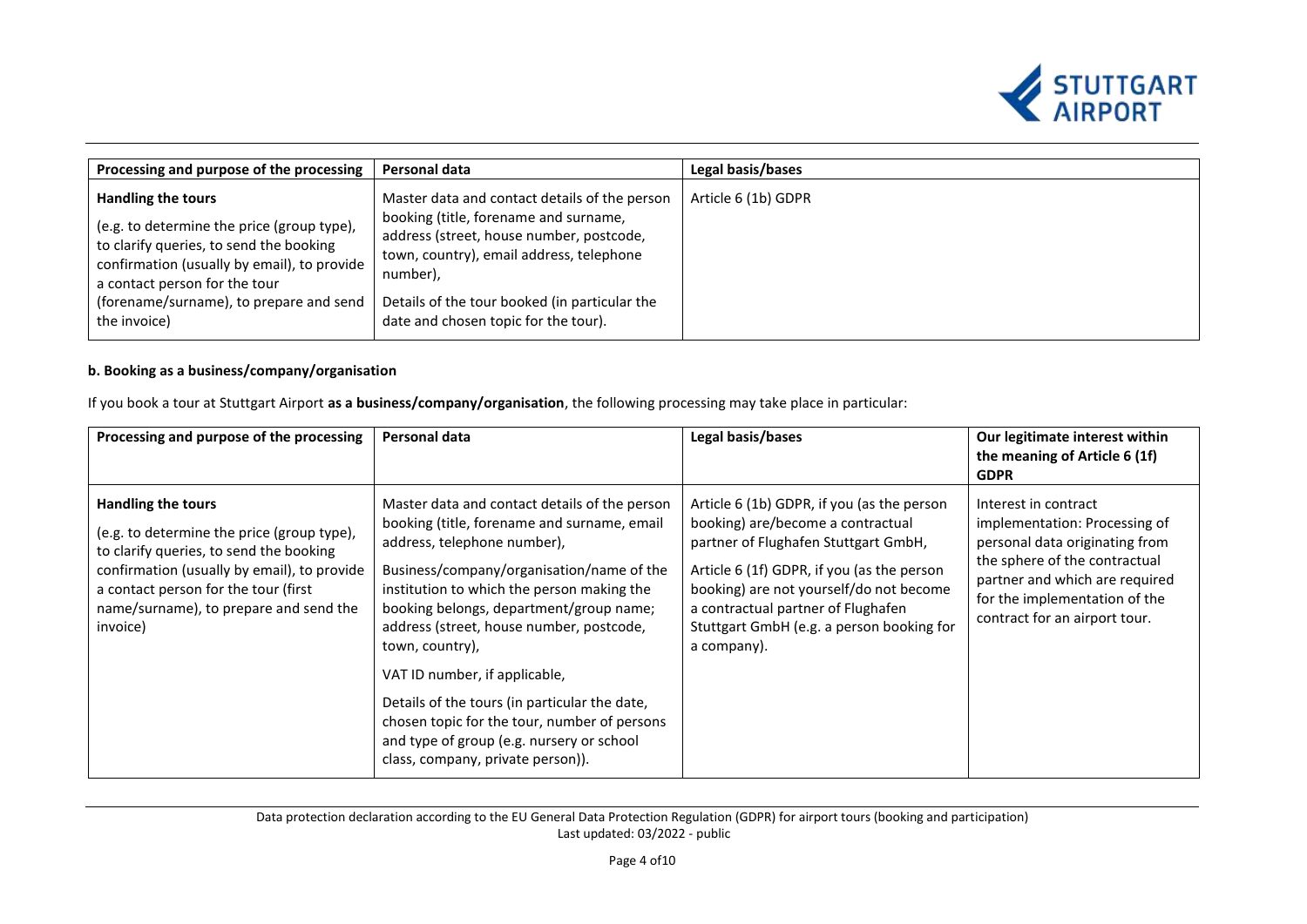

### **c. Display name**

If, when booking, you choose a display name which is to be published together with the tour date in the Skyland Visitor Centre at Stuttgart Airport as a welcome greeting, the following processing in particular may take place:

| Processing and purpose of the processing                                                                                                                                      | Personal data                                                                                                              | Legal basis                                                                                                                                                                                                             | Our legitimate interest within<br>the meaning of Article 6 (1f)<br><b>GDPR</b>                                                       |
|-------------------------------------------------------------------------------------------------------------------------------------------------------------------------------|----------------------------------------------------------------------------------------------------------------------------|-------------------------------------------------------------------------------------------------------------------------------------------------------------------------------------------------------------------------|--------------------------------------------------------------------------------------------------------------------------------------|
| Publication of a display name including<br>the tour date as a welcome greeting on a<br>screen in the reception area of the visitor<br>centre in Skyland at Stuttgart Airport. | Display name, if this contains personal data<br>(e.g. "John Doe's birthday"), and assignable<br>tour date (date and time). | Article 6 (1a) GDPR, if data of the person<br>booking are processed in the form of a<br>display name and the person booking has<br>consented to the processing in the course<br>of the booking,                         | Interest in contract<br>implementation: Processing of<br>personal data originating from<br>the sphere of the contractual<br>partner. |
|                                                                                                                                                                               |                                                                                                                            | Article (1f) GDPR, if data of persons who<br>themselves are not or will not become<br>contractual partners of Flughafen<br>Stuttgart GmbH (e.g. participants who did<br>not book the tour themselves) are<br>processed. |                                                                                                                                      |

## **d. Provision of third-party data**

If you (as a private person or as a business/company/organisation) book a tour at Stuttgart Airport and **provide data of persons** who have not booked or will not book the tour themselves, please note **the following**:

## **Please ensure that you have the authorisation to process personal data of such persons who are not themselves to become contractual partners of Flughafen Stuttgart GmbH (i.e. have not booked or will not book the tour for themselves).**

If you provide such so-called **third-party data** as part of a booking, Flughafen Stuttgart GmbH assumes that it is authorised to process these data in accordance with Article 6 (1f) GDPR. Other provisions only apply if it is apparent to Flughafen Stuttgart GmbH that there is no justification for the processing. Being able to implement the contract and process personal data from the sphere of the contractual partner for this purpose constitutes our legitimate interest within the meaning of Article 6 (1f) GDPR.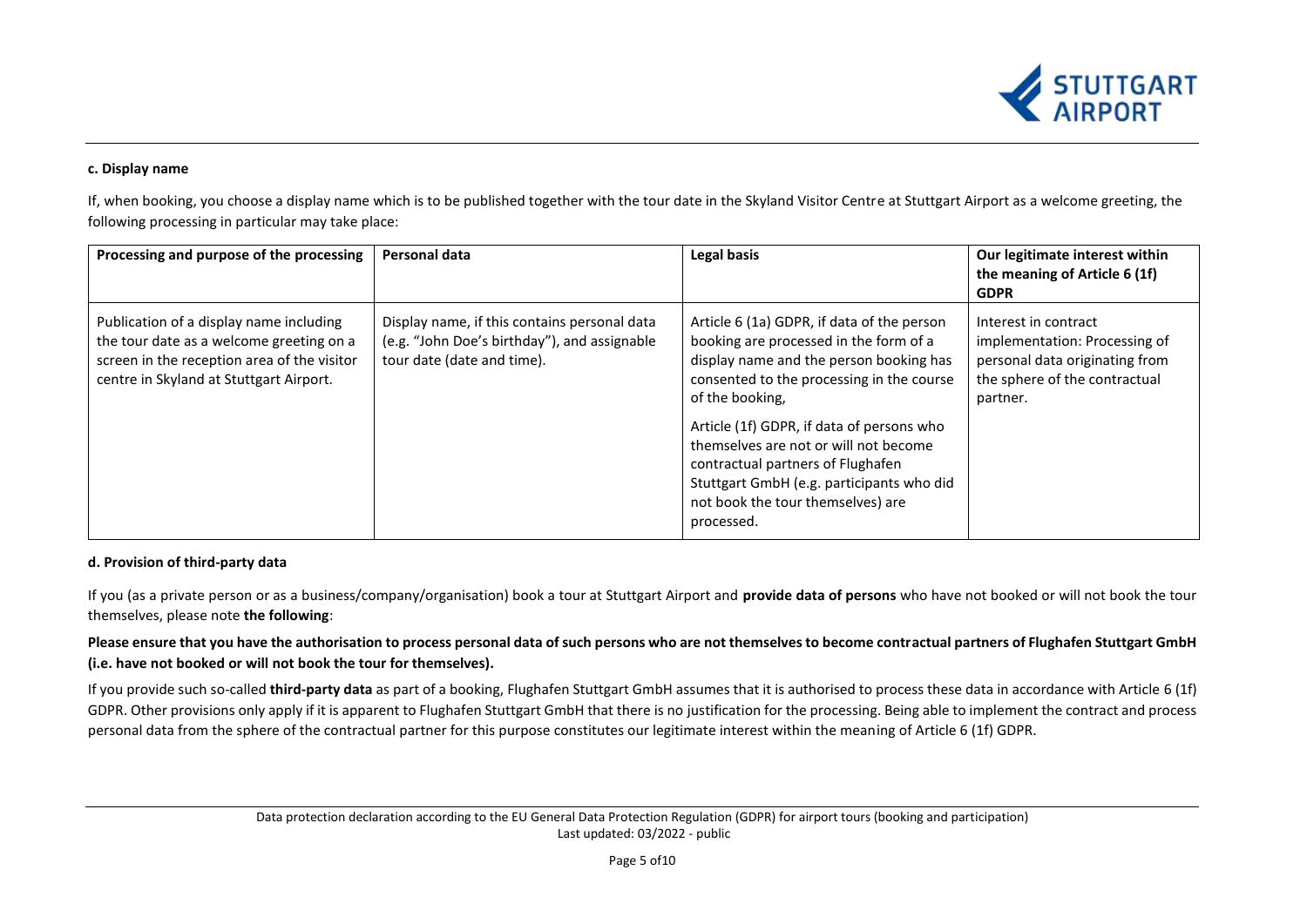

#### **e. Participation in a tour**

If you **participate in** a tour at Stuttgart Airport, the following processing may take place in particular:

| Processing and purpose of the processing                                                                                                                             | Personal data                                                                                                                                                                                                                                                                                                                                               | Legal basis                                                                                                                                                                                                                                                                                                 | Our legitimate interest within<br>the meaning of Article 6 (1f)<br><b>GDPR</b>                                                                                                                                               |
|----------------------------------------------------------------------------------------------------------------------------------------------------------------------|-------------------------------------------------------------------------------------------------------------------------------------------------------------------------------------------------------------------------------------------------------------------------------------------------------------------------------------------------------------|-------------------------------------------------------------------------------------------------------------------------------------------------------------------------------------------------------------------------------------------------------------------------------------------------------------|------------------------------------------------------------------------------------------------------------------------------------------------------------------------------------------------------------------------------|
| Processing of data for the purpose of<br>organising the tours (including disclosure<br>of data to internal company recipients<br>and/or external service providers). | Surname of the person booking and, if<br>available, name of the associated<br>organisation/institution, such as a school or<br>company name,<br>Forename and surname as well as telephone<br>number or email address of the person<br>booking or of a contact person on the part of<br>the contractual partner of Flughafen Stuttgart<br>GmbH, if required. | Article 6 (1b) GDPR, if the data subject is a<br>contractual partner of Flughafen Stuttgart<br>GmbH,<br>Article 6 (1f) GDPR, if data of persons who<br>are not themselves contractual partners<br>of Flughafen Stuttgart GmbH (e.g.<br>participants who did not book the tour<br>themselves) are processed. | Interest in contract<br>implementation: Processing of<br>personal data originating from<br>the sphere of the contractual<br>partner and which are required<br>for the implementation of the<br>contract for an airport tour. |

## <span id="page-5-0"></span>V. To which recipients or categories of recipients will my data be passed on?

#### **1. General notes**

We will pass on data to third-party recipients if you have consented to the transfer, if the transfer is prescribed by law, if the transfer is necessary for establishing or maintaining contractual relationships or for initiating business deals, if we are legally or officially obliged to pass on the data or if the transfer is made on the grounds of another legal basis.

Data may be passed on to third-party recipients in the following cases, for example:

- Disclosure of data to processors commissioned by us or other third parties (e.g. IT service providers within the scope of IT systems maintenance).
- Disclosure of data to authorities or public bodies, insofar as we are legally or officially obliged to do so (e.g. customs, federal police, state police, professional associations).
- Disclosure of data to partners or other third parties, insofar as the disclosure is necessary within the scope of the specific processing operation and insofar as the disclosure is made in accordance with the provisions of data protection law.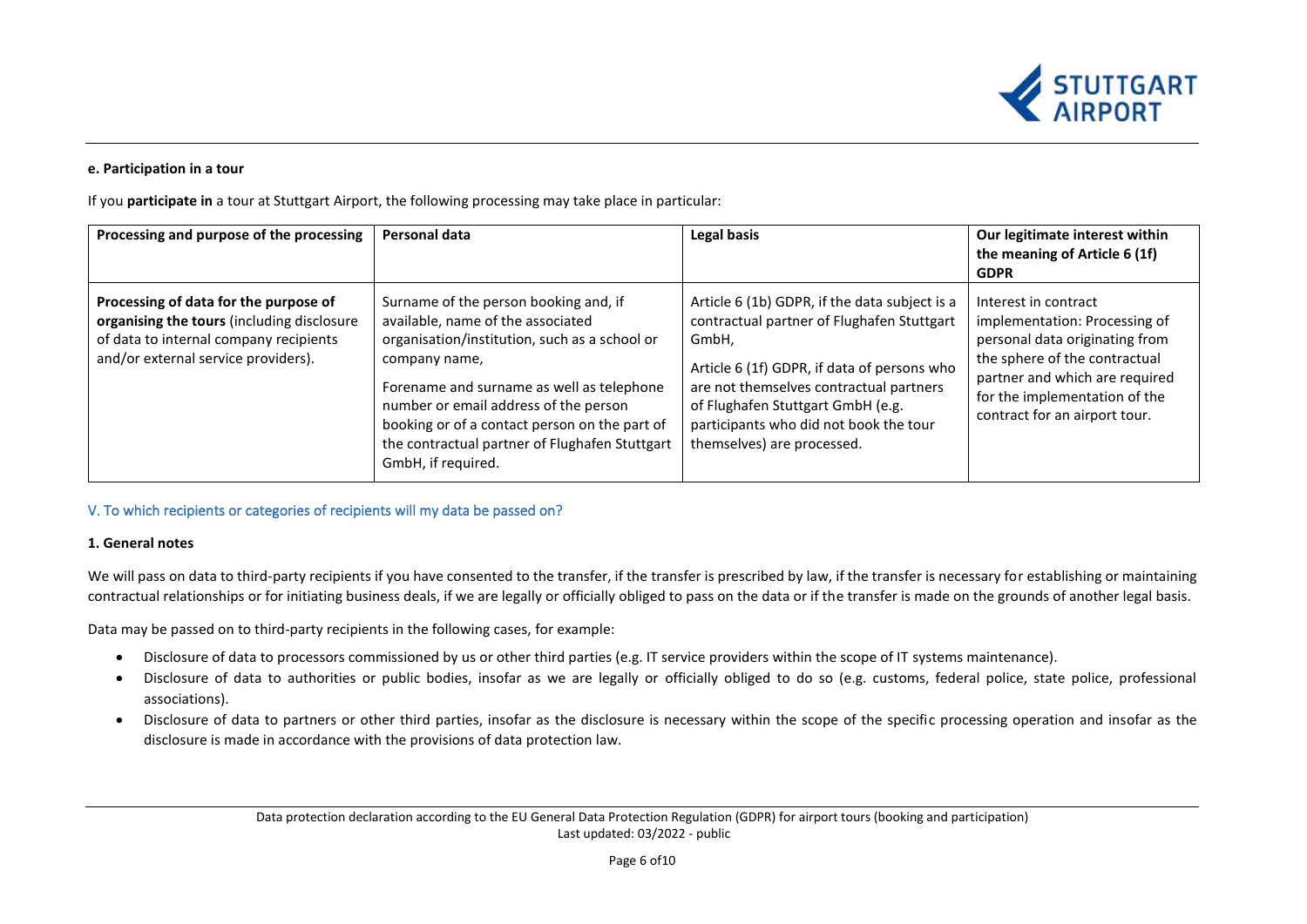

#### **2. Disclosure of data when conducting an airport tour**

#### **a. Securitas GmbH Aviation Service International**

As described above (see section IV paragraph 2e), data (surname of the person booking and, if available, the name of the associated organisation, e.g. school or company name) will be passed on to the company Securitas GmbH Aviation Service International, Schützenstrasse 10, 12526 Berlin, Germany. Flughafen Stuttgart GmbH has commissioned Securitas GmbH Aviation Service International with the processing of the data and has therefore concluded an agreement with them within the meaning of Article 28 GDPR.

#### **b. Stuttgart Airport Ground Handling GmbH (SAG)**

As described above (see section IV. paragraph 2e), we pass on data (surname of the person booking and, if available, name of the associated organisation, such as school or company name) to the company Stuttgart Airport Ground Handling GmbH (SAG), Flughafenstrasse 32, 70629 Stuttgart, Germany. We have also concluded an agreement with SAG within the meaning of Article 28 GDPR.

#### **c. Internal company recipients**

In addition, data (surname of the person booking and, if available, the name of the associated organisation, e.g. school or company name) are passed on to internal company recipients (e.g. airport security, security service providers, traffic authorities), insofar as their involvement is necessary for the respective processing purpose (e.g. for the provision of personnel and buses or for (aviation) security reasons).

The tour guides receive information about the group of participants and data required to be able to contact the participants at short notice if necessary. For this purpose, the forename and surname, organisation/institution (e.g. school or company name), telephone number or email address of the person booking or of a contact person on the part of the contractual partner of Flughafen Stuttgart GmbH will be forwarded to the relevant tour guide.

For the purposes of invoicing, verifying the payment status and for storage due to tax reasons, data (master data and contact details of the person booking or the contractual partner, details relevant to the price of the tours and other payment data) will be passed on to competent recipients in the company.

## <span id="page-6-0"></span>VI. Will my data be transferred to third countries or international organisations?

Data are only transferred to third countries or international organisations if the transfer is necessary for establishing or maintaining contractual relationships or business initiations, if we are legally or officially obliged to do so or if the transfer is made on the grounds of another legal basis. Insofar as we use service providers from third countries in this context, they are obliged to comply with the level of data protection in Europe by agreeing to the EU standard contractual clauses.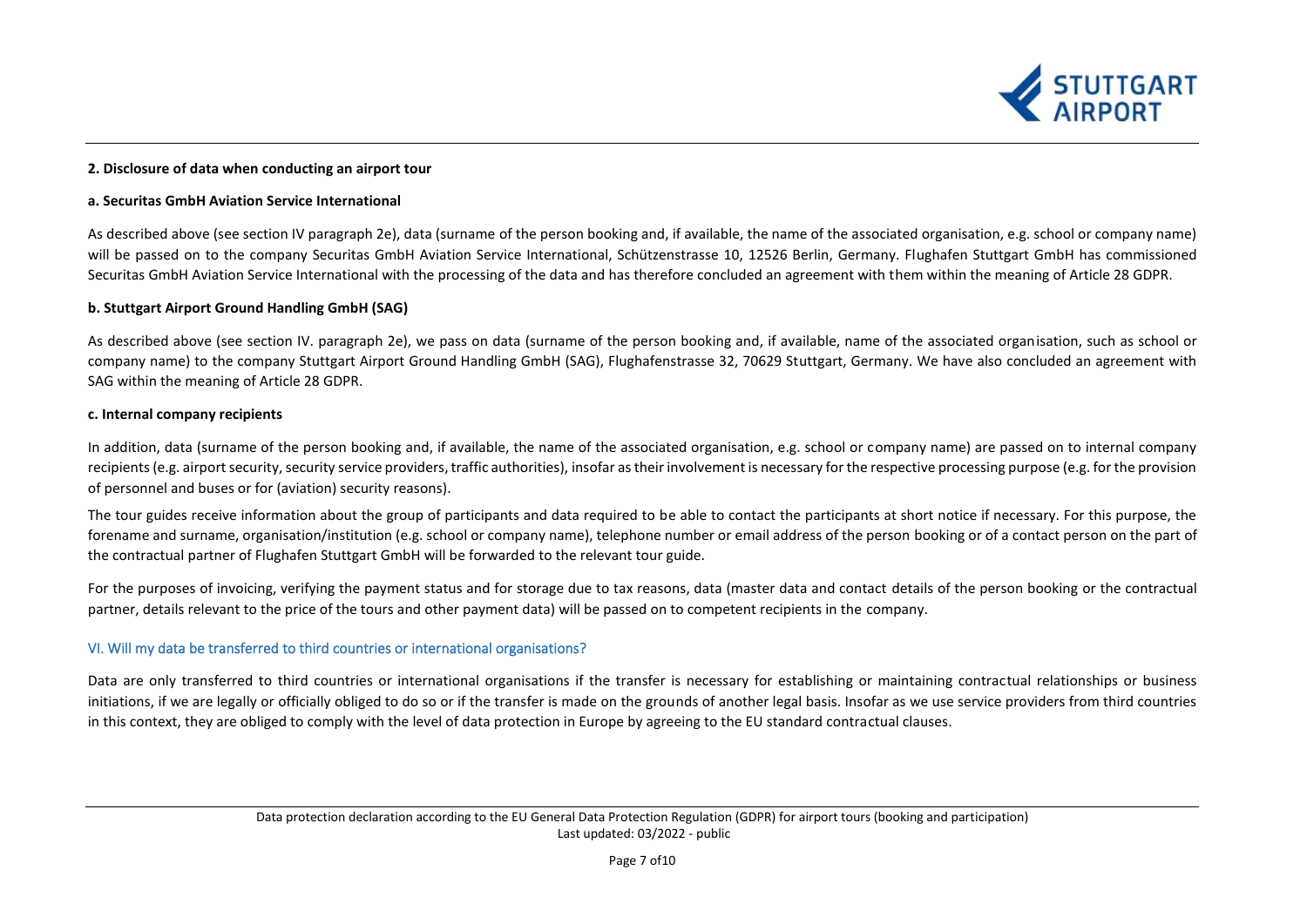

## <span id="page-7-0"></span>VII. How long will my data be stored?

Data are processed and stored by us as long as it is necessary for the fulfilment of the respective contractual or legal purposes and obligations, for example. If this is not necessary, the data will be deleted, unless the deletion is contrary to statutory storage obligations. Such retention obligations may arise, for example, from retention obligations under commercial or tax law in accordance with the German Commercial Code (HGB) (e.g. Section 257 HGB) or the Regulation of Taxation (AO) (e.g. Section 147 AO) or to fulfil requirements under the Aviation Security Act.

## <span id="page-7-1"></span>VIII. What rights do I have as an affected party vis-à-vis Flughafen Stuttgart GmbH?

If we process your personal data, this makes you a data subject within the meaning of the GDPR. To that effect, you have rights vis-à-vis Flughafen Stuttgart GmbH as the controller. If you wish to exercise such a right, please contact:

Flughafen Stuttgart GmbH Flughafenstrasse 32 70629 Stuttgart Germany Email: [Betroffenenrechte@stuttgart-airport.com](mailto:Betroffenenrechte@stuttgart-airport.com)

#### **You have the following rights:**

#### **1. Right of access, pursuant to Article 15 GDPR**

Pursuant to Article 15 GDPR, you have the right to obtain information about your personal data processed by us. In particular, you may obtain information about the purposes of the processing, the category of personal data, the categories of recipients to whom your data have been or will be disclosed, the planned storage period, the existence of a right to request from the controller rectification, erasure, restriction of processing or objection, the right to lodge a complaint, the origin of your data, provided these have not been collected by us, and the existence of automated decision-making including profiling and, if applicable, meaningful information on these details.

You also are entitled to the right to obtain information as to whether your personal data are being transferred to a third country or to an international organisation. In this context, you may request to be informed of the appropriate safeguards pursuant to Article 46 GDPR relating to the transfer.

#### **2. Right to rectification, pursuant to Article 16 GDPR**

Vis-à-vis us as the data controller and in accordance with Article 16 of the GDPR, you are entitled to the right to rectify and/or complete your personal data if the personal data relating to you and being processed are incorrect or incomplete. We, as controllers, must make this rectification without delay.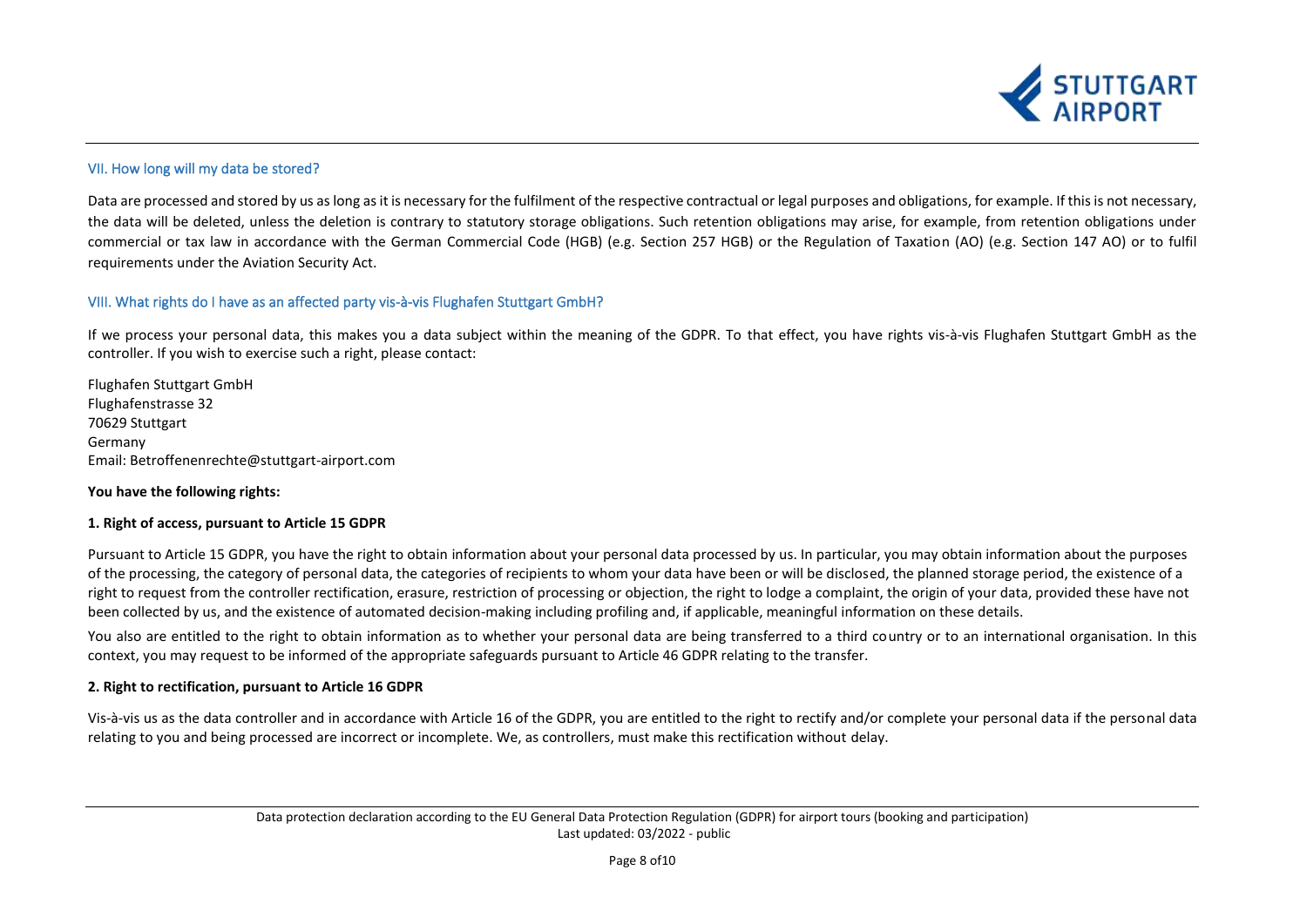

### **3. Right to erasure ("right to be forgotten"), pursuant to Article 17 GDPR**

Pursuant to Article 17 (1) GDPR, you are entitled to the right to obtain the erasure of your personal data stored with us, unless the processing is necessary for exercising the right of freedom of expression and information, for compliance with a legal obligation, for reasons of public interest or for the establishment, exercise or defence of legal claims (cf. Article 17 (3) GDPR).

If we as the controller have made the personal data relating to you public and we are obliged to erase this personal data pursuant to Article 17 (1) GDPR, we will take reasonable steps, including technical measures (taking account of available technology and the cost of implementation) to inform controllers which are processing the personal data that you, as data subject, have requested the erasure by such controllers of any links to, or copy or replication of, such personal data.

#### **4. Right to restriction of processing, pursuant to Article 18 GDPR**

Pursuant to Article 18 GDPR, you are entitled to the right to demand the restriction of the processing of your personal data if you dispute the accuracy of the data, if the processing is unlawful but you reject its erasure and we no longer need the data, but you need it to establish, exercise, or defend any legal claims, or you have filed an objection against the processing pursuant to Article 21 GDPR.

#### **5. Right to data portability, pursuant to Article 20 GDPR**

Pursuant to Article 20 GDPR, you have the right to receive the personal data you have provided us with in a structured, commonly used and machine-readable format or to request the transfer to another controller.

#### **6. Right to object, pursuant to Article 21 GDPR**

You have the right to object, on grounds relating to your particular situation, at any time to the processing of personal data concerning you which is based on Article 6 (1e) **or (1f) GDPR.**

**As controllers, we will then no longer process the personal data relating to you unless there are compelling legitimate grounds for the processing which override your interests, rights and freedoms, or the processing serves the establishment, exercise or defence of legal claims.** 

#### **7. Right to withdraw your consent for the data protection declaration, pursuant to Article 7 (3) GDPR**

You have the right to withdraw any consent which you may have given regarding data protection at any time. The withdrawal of consent shall not affect the lawfulness of processing based on consent before its withdrawal.

#### **8. Automated individual decision-making, including profiling, pursuant to Article 22 GDPR**

You have the right not to be subject to a decision based solely on automated processing, including profiling, which produces legal effects concerning you or similarly significantly affects you.